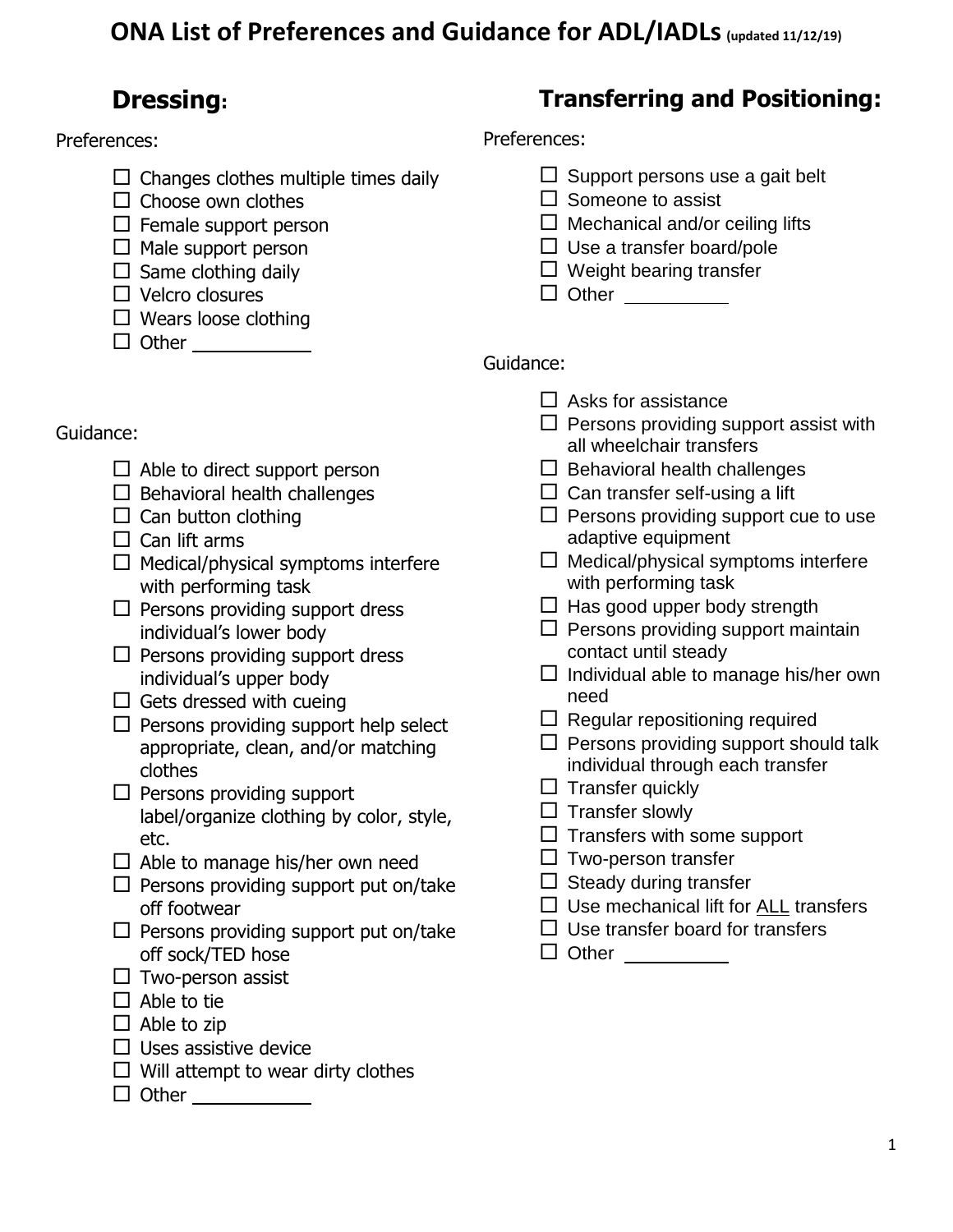# **Mobility**:

Preferences:

- $\Box$  Can walk, but prefers wheelchair
- $\Box$  Cane
- $\Box$  Contact guard when walking

 $\Box$  Crutch

 $\square$  Electric wheelchair

 $\Box$  Gait belt

- $\Box$  Manual wheelchair
- $\Box$  Pushed in wheelchair
- □ Walker
- $\Box$  Walker with fold-down seat
- $\Box$  Walker with permanent seat
- □ Other: \_\_\_\_\_\_

- $\Box$  Access to backup equipment or same day repair necessary
- $\Box$  Individual is afraid of falling
- $\Box$  Persons providing support should assist individual over thresholds
- $\Box$  Can self-propel wheelchair
- $\Box$  Behavioral health challenges
- $\Box$  Medical/physical symptoms interfere with performing task
- $\Box$  Evacuation plan: call neighbor or friend
- $\square$  Evacuation plan: support person assistance
- $\square$  Evacuation plan: use personal emergency response system (PERS)
- $\Box$  Has a steady gait
- $\square$  Persons providing support keep walkways clear
- $\Box$  Individual leans to one side
- $\Box$  Persons providing support leave assistive device within reach
- $\Box$  Individual able to manage his/her own need
- $\Box$  Good navigation
- $\Box$  Persons providing support provide contact guard when walking
- $\Box$  Persons providing support provide physical support with stairs
- $\Box$  Persons providing support should remind individual to use assistive device
- $\Box$  Batteries recharged daily by support person
- $\Box$  Sees well enough to navigate independently
- $\Box$  Two-person assist
- $\Box$  Able to exit in emergency
- $\Box$  Able to walk/bear weight
- $\Box$  Persons providing support hold the gait belt to steady the individual
- $\Box$  Other: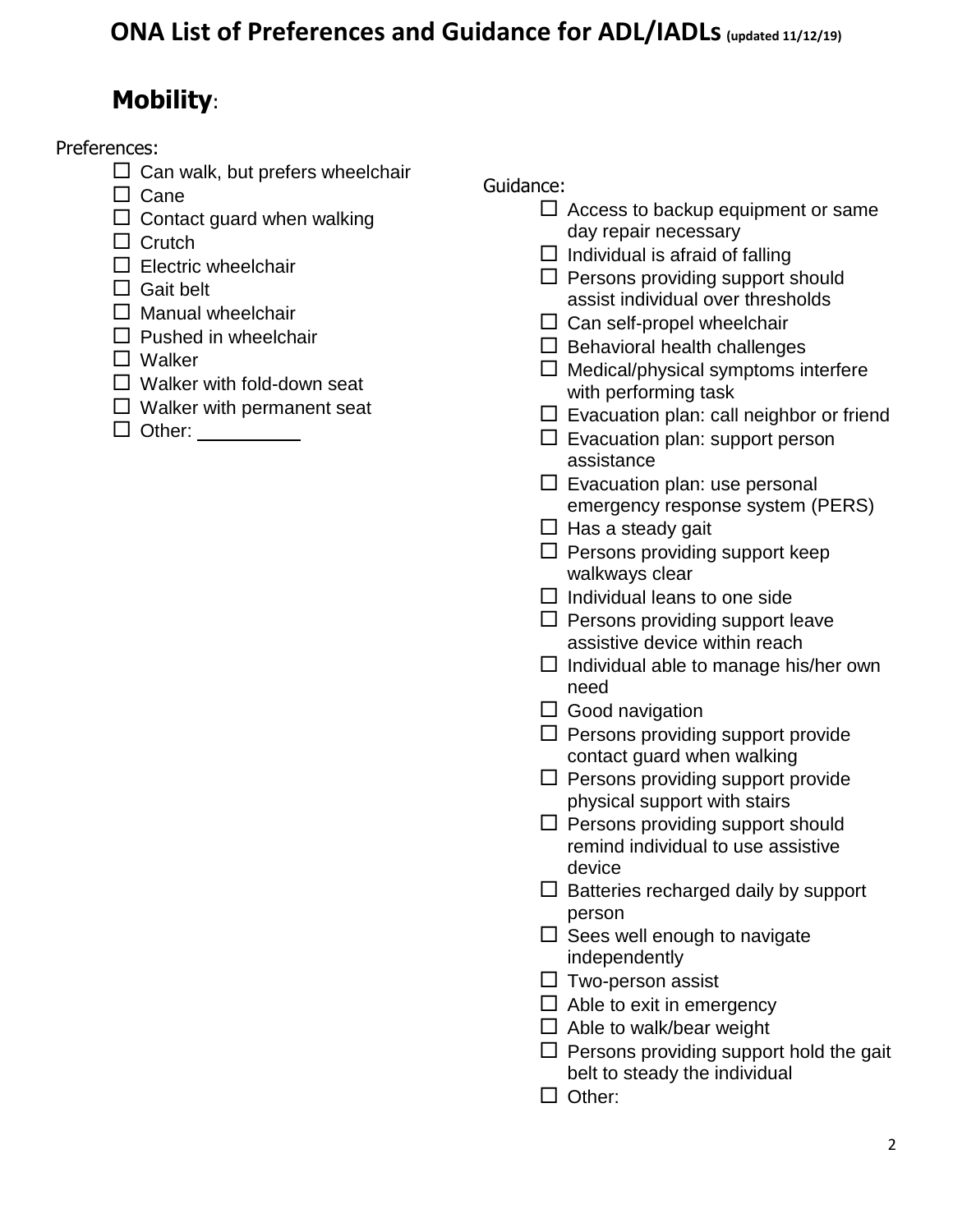### **ONA List of Preferences and Guidance for ADL/IADLs(updated 11/12/19)**

### **Eating and Tube Feeding**:

#### Preferences:

- $\Box$  Bland diet
- Cold food
- $\Box$  Eat/tube feed alone
- $\Box$  Eat/tube feed with others present
- $\square$  Finger foods
- $\Box$  Hot food
- $\square$  Large portions
- $\square$  Small portions
- $\square$  Snacks
- $\square$  Use own recipes
- $\Box$  Support person to inject formula slowly
- $\Box$  Tube feeding to be done discretely
- $\square$  Environmental preferences likes to be warm, watch TV, etc.
- $\Box$  Other

#### Guidance:

- $\Box$  Behavioral health challenges
- $\Box$  Can cut food
- $\Box$  Persons providing support cut food into small pieces
- $\Box$  Medical/physical symptoms interfere with performing task
- $\Box$  Has a good appetite
- $\Box$  Independent with equipment/adaptations
- $\Box$  Individual has food allergies
- $\Box$  Persons providing support monitor liquids
- $\square$  Individual has mouth pain
- $\Box$  Persons providing support provide cues for eating
- $\Box$  Uses tube feeding pump
- $\square$  Uses gravity method
- $\square$  Uses syringe method
- $\Box$  Strategic timing of tube feeding to maximize participation in other activities
- $\Box$  Must stop and start tube feeding process frequently - tube clogs easily, person gets up frequently, etc
- $\square$  Two-person assist
- $\Box$  Other:

## **Elimination:**

Preferences:

- $\Box$  Adult protection/absorbent products
- $\square$  Diapers
- $\Box$  Bed pan only
- $\square$  Bedside commode
- $\Box$  Female support person
- $\Box$  Male support person
- $\Box$  Pads/briefs when going out
- $\Box$  Specific products
- $\Box$  Urinal

 $\Box$  Other  $\_\_\_\_\_\_\_\_\_\_\_\_\_\_$ 

- $\Box$  Able to use incontinence products
- $\Box$  Assists support person with transfer
- $\Box$  Aware of need to use toilet
- $\Box$  Behavioral health challenges
- $\Box$  Persons providing support provide assistance finding the bathroom
- $\Box$  Able to change incontinence pads
- $\Box$  Able to complete own perineal care
- $\Box$  Able to empty ostomy/catheter bag
- $\square$  Does not need assistance at night
- $\square$  Experiences urgency
- $\Box$  Painful urination
- $\square$  Will use pads/briefs
- $\square$  Two-person assist
- $\Box$  Condom catheter used with support person assistance
- $\Box$  Pads changed by support person, as needed
- $\Box$  Medical/physical symptoms interfere with performing task
- Other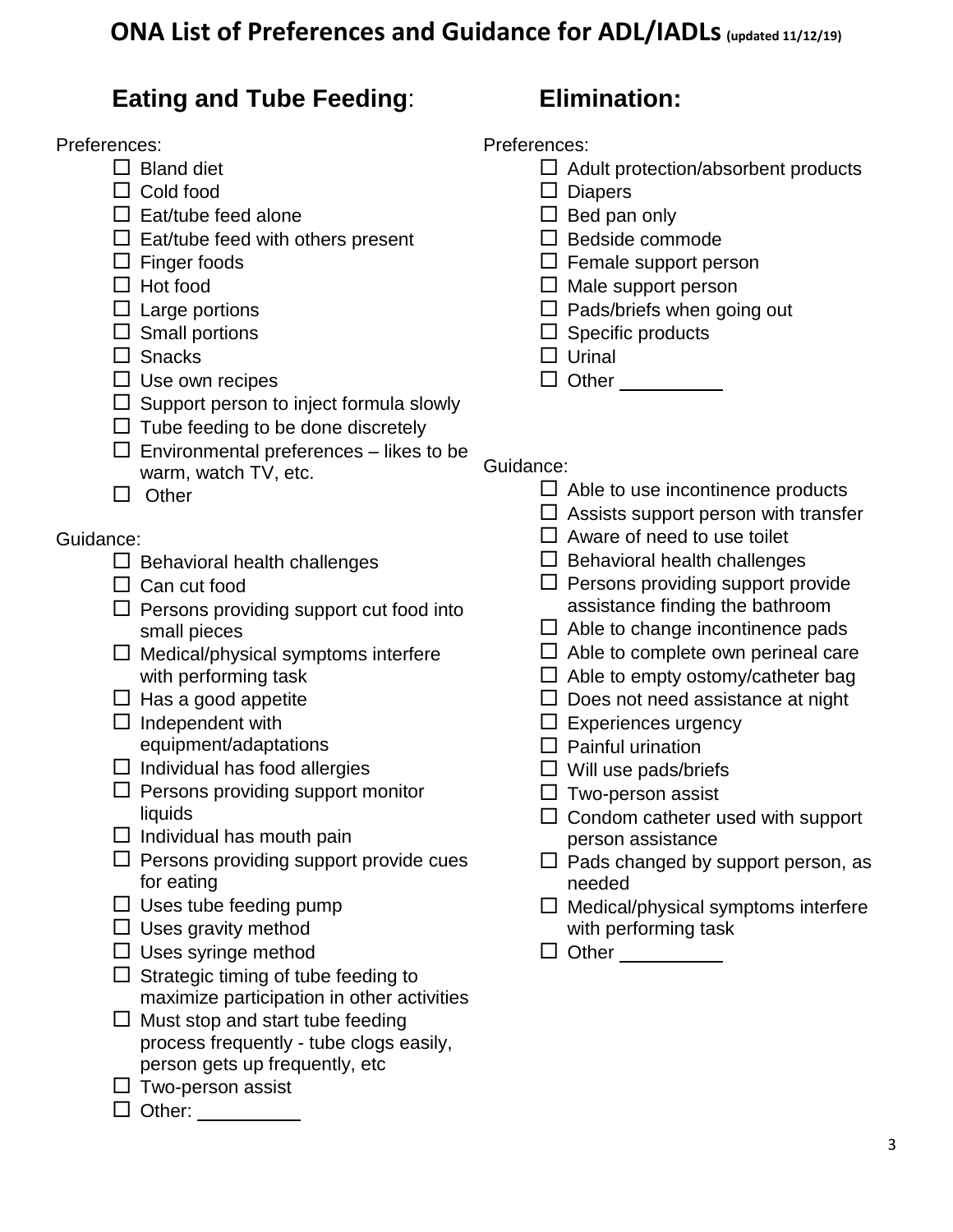### **ONA List of Preferences and Guidance for ADL/IADLs(updated 11/12/19)**

### **Showering and Bathing:**

#### Preferences:

- $\Box$  Bath
- $\Box$  Bed bath
- $\square$  Female support person
- $\Box$  Male support person
- $\square$  Shower
- $\square$  Sponge bath
- $\Box$  Specific products
- $\Box$  Other

# **Oral Hygiene:**

Preferences:

- $\square$  Assistance after eating
- $\Box$  Assistance during morning routine
- $\square$  Assistance before bedtime
- $\Box$  Prefers a female support person
- $\Box$  Prefers a male support person
- $\square$  Electric toothbrush
- □ Other <u>\_\_\_\_\_\_\_</u>

Guidance:

- $\Box$  Able to direct support person
- $\Box$  Able to manage his/her own needs
- $\Box$  Afraid of bathing
- $\Box$  Persons providing support assist with drying and dressing
- $\square$  Bathes self with cueing
- $\Box$  Behavioral health challenges
- $\Box$  Can be left unattended
- $\Box$  Can judge water temperature
- $\Box$  Can adjust water temperature
- $\Box$  Medical/physical symptoms interfere with performing task
- $\Box$  Enjoys bathing
- $\Box$  Persons providing support give bed/sponge bath
- $\Box$  Individual is weight bearing
- $\Box$  Skin checks are completed by support person
- $\Box$  Persons providing support soak the individuals feet
- $\Box$  Standby during bathing
- $\square$  Two-person assist
- $\Box$  Able to transfer in/out of tub/shower
- $\Box$  Able to shampoo hair
- $\Box$  Able to stand alone
- $\Box$  Persons providing support wash the individuals back, legs, feet
- $\Box$  Other  $\_\_\_\_\_\_\_\_\_\_\_\_\_\_$

- $\Box$  Able to manage his/her own need
- $\Box$  Persons providing support cue to brush teeth
- $\Box$  Persons providing support assist to clean teeth/dentures
- $\Box$  Medical/physical symptoms interfere with performing task
- $\Box$  Aware of hygiene needs
- $\Box$  Behavioral health challenges
- $\Box$  Other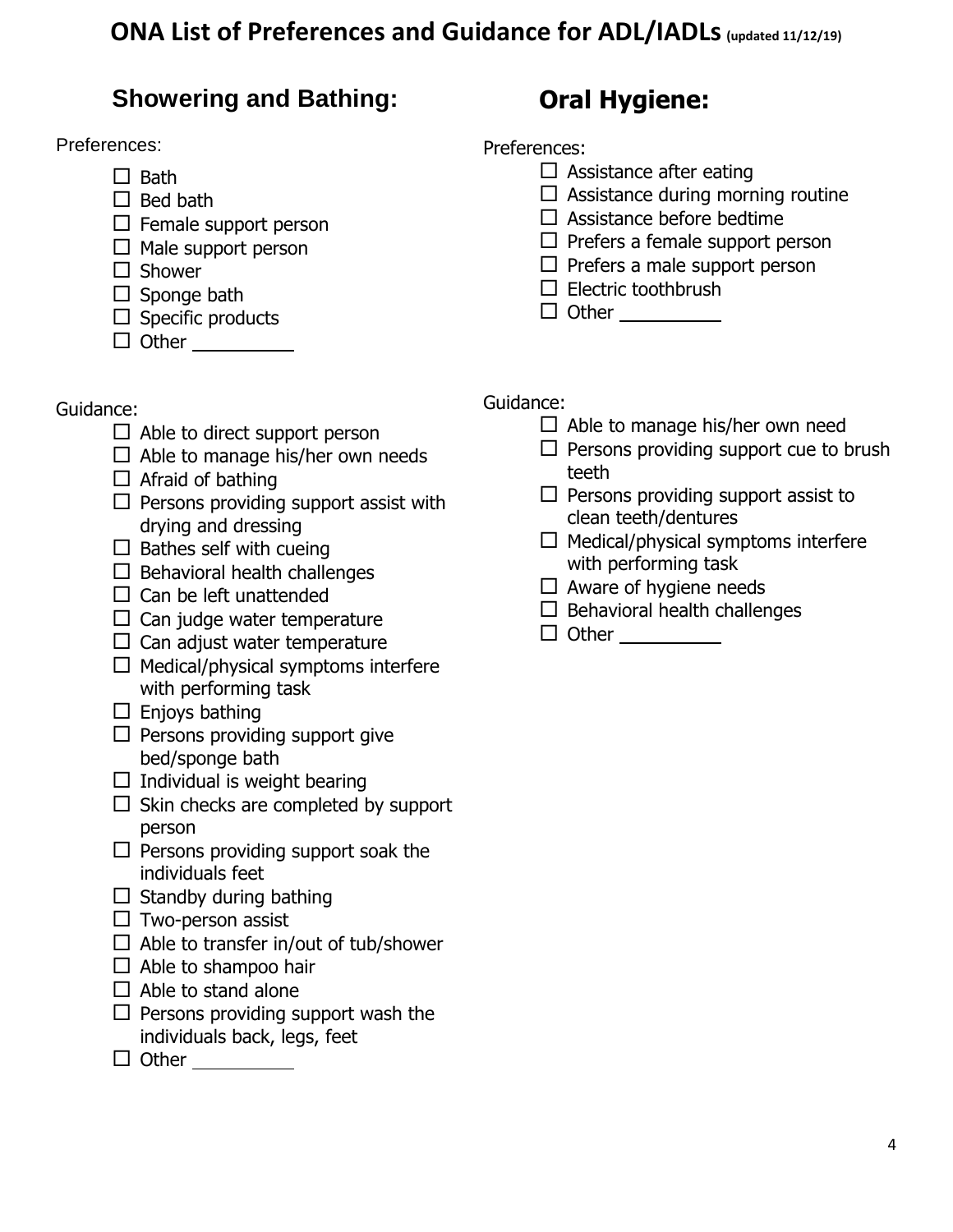## **General Hygiene**:

Preferences:

- $\Box$  Assistance after eating
- $\Box$  Assistance during morning routine
- $\square$  Assistance before bedtime
- $\Box$  Electric razor
- $\Box$  Prefers a female support Person
- $\Box$  Prefers a male support person
- $\Box$  Other

#### Guidance:

- $\Box$  Able to manage his/her own need
- $\Box$  Support person applies the individuals deodorant
- $\Box$  Support person combs the individuals hair as needed
- $\Box$  Able to comb hair
- $\Box$  Able to wash face/hands
- $\Box$  Medical/physical symptoms interfere with performing task
- $\square$  Needs reminders to use/change feminine hygiene products
- $\Box$  Individual knows how to use feminine hygiene products
- $\square$  Persons providing support shave the individual daily or as needed
- $\Box$  Persons providing support trim the individuals fingernails as needed
- $\Box$  Aware of hygiene needs
- $\square$  Behavioral health challenges
- □ Other \_\_\_\_\_\_\_\_

## **Housekeeping:**

Preferences:

- $\Box$  Likes a neat house
- $\Box$  Wants items left where they are
- $\Box$  Prefers others to complete
- $\Box$  Other:

- $\Box$  Able to sweep
- $\Box$  Allergies to dust, pollen, etc.
- $\square$  Behavioral health challenges
- $\Box$  Individual can do dishes
- $\Box$  Individual can instruct support person
- $\Box$  Individual can take out garbage
- $\Box$  Individual can wash windows
- $\Box$  Individual can make or change bedding
- $\Box$  Individual can see when surfaces need cleaning
- $\square$  Persons providing support change/wash linens weekly
- $\square$  Support person cue the individual to perform tasks
- $\Box$  Medical/physical symptoms interfere with performing task
- $\square$  Persons providing support dust/vacuum as needed
- $\Box$  Individual has chemical sensitivities
- $\square$  Persons providing support mow lawn as needed
- $\square$  Persons providing support shovel snow as needed
- $\square$  Persons providing support sweep/mop floors as needed
- $\Box$  Persons providing support take out garbage
- $\Box$  Other: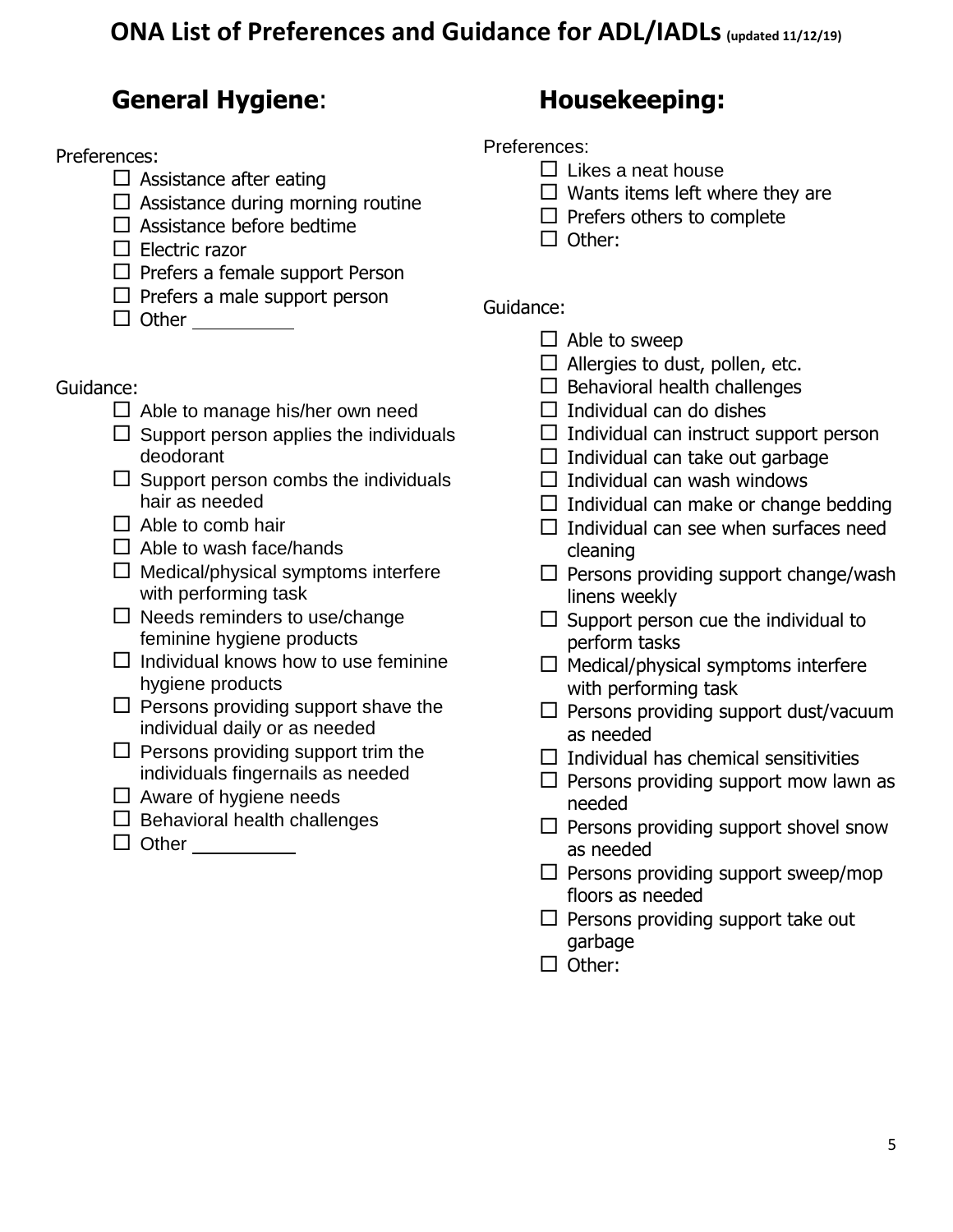## **Meal Preparation**:

Preferences:

- $\Box$  Bland diet
- $\Box$  Casein free diet
- $\Box$  Foods from my culture
- $\Box$  Fresh fruits and vegetables
- $\Box$  Gluten free diet
- $\Box$  Halal diet
- $\Box$  Home-cooked meals
- $\Box$  Home delivered meals
- $\Box$  Kosher diet
- $\square$  Smaller meals, more than three times per day
- $\Box$  Large portions
- $\Box$  Other religious/ethnic foods
- $\square$  Salt-free foods
- $\square$  Small portions
- $\Box$  Sugar-free foods
- $\Box$  Vegetarian diet
- □ Vegan diet
- $\Box$  Other therapeutic diet:
- $\Box$  Other:

- $\Box$  Individual assists with meal preparation
- $\Box$  Behavioral health challenges
- $\Box$  Individual can prepare food with cueing
- $\Box$  Individual can use the microwave
- $\Box$  Individual can cut/peel/chop
- $\Box$  Individual can plan meals
- $\Box$  Individual directs support person to prepare meal
- $\Box$  Individual needs assistance when using kitchen
- $\Box$  Medical/physical symptoms interfere with performing task
- $\Box$  Individual knows how to cook
- $\Box$  Individual has food allergies
- $\Box$  Individual has accessible kitchen
- $\Box$  Individual keeps spoiled food
- $\Box$  Persons providing support label/organize food products
- $\Box$  Individual leaves burners on
- $\Box$  Individual makes appropriate meal choices
- $\Box$  Persons providing support make food accessible to the individual
- $\Box$  Persons providing support prepare all meals
- $\Box$  Persons providing support prepare meals for individual to reheat
- $\Box$  Individual has special diet
- $\Box$  Work out a menu with individual
- Other: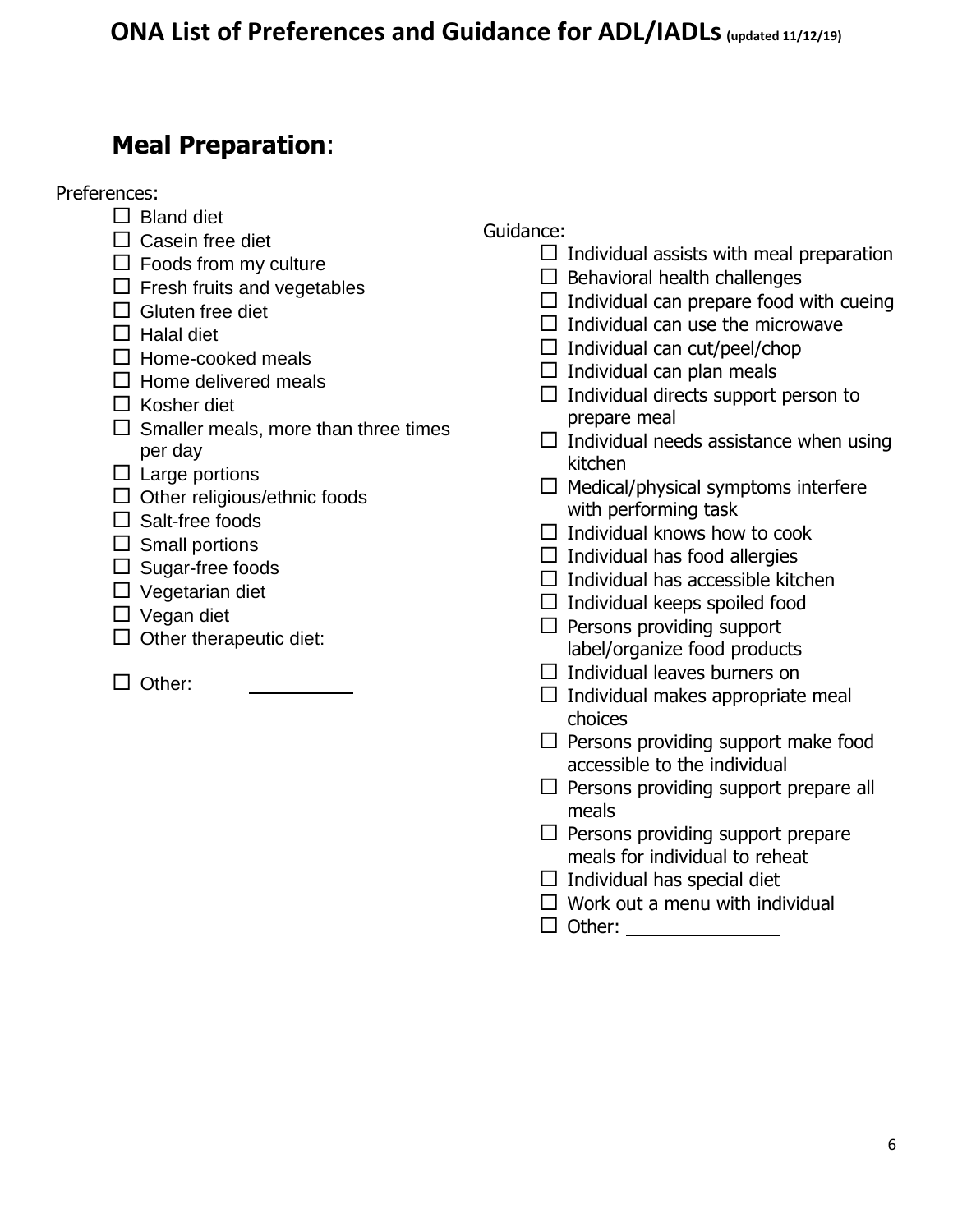# **Laundry:**

Preferences:

- $\Box$  Prefers to fold certain items, describe:
- $\Box$  Prefers others to complete
- $\Box$  Wants items left where they are
- □ Other:

Guidance:

- $\Box$  certain detergents or soaps
- $\Box$  Behavioral health challenges
- $\Box$  Individual can fold clothes
- $\Box$  Individual can instruct support person

 $\Box$  Individual can operate washer/dryer

- $\Box$  Persons providing support cue the individual to perform tasks
- $\Box$  Medical/physical symptoms interfere with performing task

# **Transportation:**

#### Preferences:

- $\Box$  Accessible Bus
- $\Box$  Bike
	- $\square$  Taxi
	- $\Box$  Ride sharing (e.g., Uber)
	- $\Box$  Use own car, individual drives
	- $\Box$  Use own car, other person drives
	- $\Box$  Other:

- $\Box$  Persons providing support accompany person on bus/van
- $\Box$  Persons providing support arrange medical transportation
- $\Box$  Behavioral health challenges
- $\Box$  Individual able to communicate with drivers
- $\Box$  Persons providing support use own car
- $\Box$  Persons providing support drive individual to appointments
- $\Box$  Has handicap parking sticker/license
- $\Box$  Knows bus routes
- $\Box$  Persons providing support make arrangements for accessible bus
- $\Box$  Persons providing support take portable oxygen tank
- $\Box$  Persons providing support take wheelchair/walker
- $\square$  Persons providing support assist with securing wheelchair in accessible vehicle
- $\Box$  Medical/physical symptoms interfere with performing task
- $\Box$  Individual needs orientation and mobility training for new routes
- $\Box$  Individual able to arrange own transportation
- $\Box$  Persons providing support use supportive seating
- $\Box$  Support person assists the individual to use vest/harness
- □ Other:\_\_\_\_\_\_\_